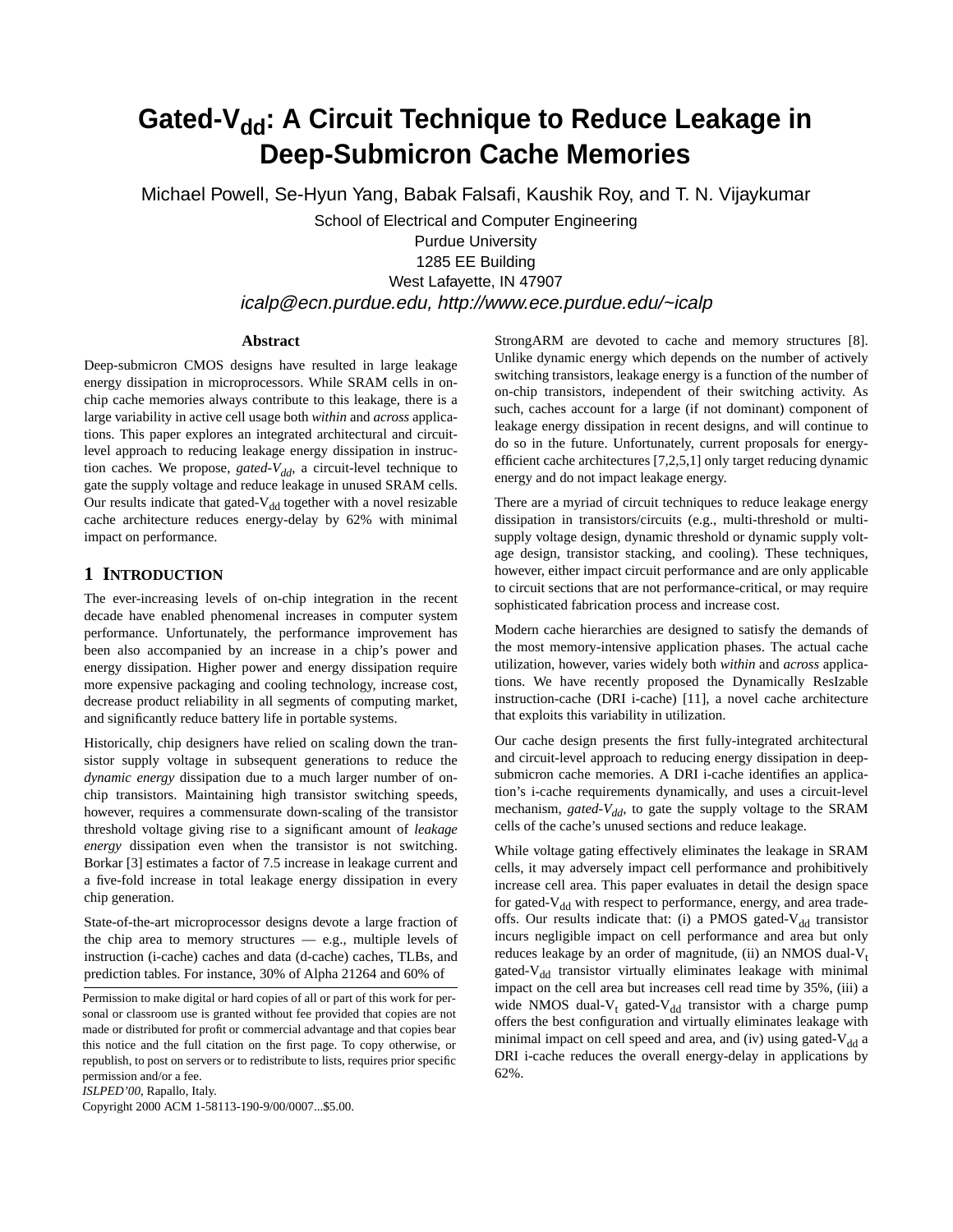

The rest of the paper is organized as follows. In [Section 2](#page-1-0), we present an overview of a DRI i-cache. In [Section 3](#page-2-0), we describe the circuit-level gated- $V_{dd}$  mechanism to reduce leakage in SRAM cells. In [Section 4,](#page-3-0) we present experimental results. Finally, we conclude the paper in [Section 5](#page-5-0).

#### <span id="page-1-0"></span>**2 DRI I-CACHE OVERVIEW**

The key observation behind a DRI i-cache design is that there is a large variability in i-cache utilization both *within* and *across* programs leading to large energy inefficiency in conventional caches; while the memory cells in the cache's unused sections are not actively referenced, they leak current and dissipate energy. Our approach to resizing the cache increases or decreases the number of sets used in the cache. In this section, we present an overview of a DRI i-cache's anatomy. For a more detailed description of a DRI i-cache, please refer to [11].

#### **2.1 DRI i-cache design**

Much like conventional adaptive computing frameworks, our cache uses a set of parameters to monitor, react, and adapt to changes in application behavior and system requirements dynamically. [Figure 1](#page-1-1) depicts the anatomy of a direct-mapped DRI i-cache (the same design applies to set-associative caches). The cache monitors itself in fixed-length *sense intervals*, measured in number of dynamic instructions (e.g., one million instructions). A miss counter counts the number of cache misses in each sense interval. At the end of each sense interval, the cache upsizes/downsizes, depending on whether the miss counter is lower/higher than a preset *miss-bound* value. The factor by which the cache resizes (up or down) is called the *divisibility*. To avoid thrashing, a DRI i-cache never downsizes beyond a preset *size-bound* value. The cache's adaptive parameters are all set at the start of execution.

Among these parameters, the key parameters that control the icache's size and performance are the miss-bound and size-bound. The combination of these two key parameters provides accurate and tight control over the cache's performance. Miss-bound allows the cache to react and adapt to an application's instruction working set by "bounding" the cache's miss rate in each monitoring inter<span id="page-1-1"></span>val. Thus, the miss-bound provides a "fine-grain" resizing control between any two intervals independent of the cache size. Applications typically require a specific minimum cache capacity beyond which they incur a large number of capacity misses and thrash. Size-bound provides a "coarse-grain" resizing control by preventing the cache from thrashing due to a small size.

The other two parameters, the sense interval length and divisibility, are less critical to a DRI i-cache's performance. Intuitively, the sense interval allows selecting an interval length that best matches an application's phase transition times, and the divisibility determines the amount by which the working set size changes.

Resizing the cache requires that we dynamically change the cache block lookup and placement function. Conventional (directmapped or set-associative) i-caches use a fixed set of index bits from a memory reference to locate the set to which a block maps. Resizing the cache either reduces or increases the total number of cache sets thereby requiring a larger or smaller number of index bits to look up a set. Our design uses a mask to find the right number of index bits used for a given cache size ([Figure 1\)](#page-1-1). Every time the cache downsizes, the mask shifts to the right to use a smaller number of index bits and vice versa. Therefore, downsizing removes the highest-numbered sets in the cache in groups of powers of two. The mask can be folded into the address decoder trees of the data and tag arrays, so as to minimize the impact on the lookup time.

Because smaller caches use a small number of index bits, they require a larger number of tag bits to distinguish data in block frames. Because a DRI i-cache dynamically changes its size, it requires a different number of tag bits for each of the different sizes. To satisfy this requirement, our design maintains as many tag bits as required by the smallest size to which the cache may downsize itself. Thus, we maintain more tag bits than conventional caches of equal size. We define the extra tag bits to be the *resizing tag bits*. The size-bound dictates the smallest allowed size and, hence, the corresponding number of resizing bits. For instance, for a 64K DRI i-cache with a size-bound of 1K, the tag array uses 16 (regular) tag bits and 6 resizing tag bits for a total of 22 tag bits to support downsizing to 1K.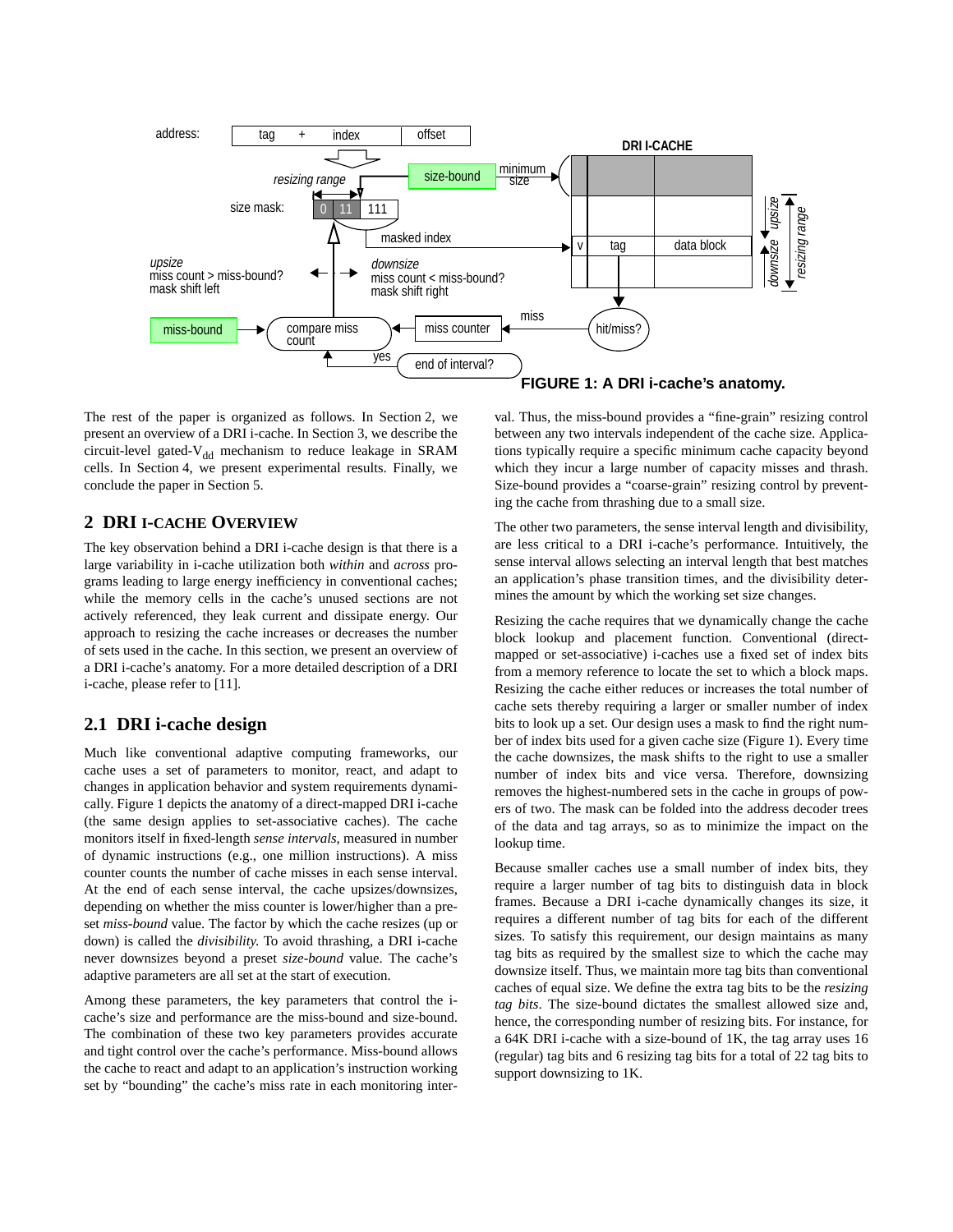## **2.2 Impact on Energy and Performance**

Cache resizing helps reduce leakage energy by allowing a DRI icache to turn off the cache's unused sections. Resizing, however, may adversely impact the miss rate (as compared to a conventional i-cache) and the access frequency to the lower-level (L2) cache. The increase in L2 accesses may impact both execution time and the dynamic energy dissipated in L2. While the impact on execution time depends on an application's sensitivity to i-cache performance, the higher miss rate may significantly impact the dynamic energy dissipated due to the growing size of on-chip L2 caches [1]. A DRI i-cache may also increase the dynamic energy dissipated as compared to a conventional cache due to the extra resizing tag bits in the tag RAM. The combined effect of the above may offset the gains in leakage energy. In [Section 4.2,](#page-4-0) we will present results that indicate that the leakage reduction in a DRI i-cache significantly offsets the increase in the dynamic energy dissipated.

## <span id="page-2-0"></span>**3 GATED-V<sub>DD</sub>: GATING THE SUPPLY VOLTAGE**

Subthreshold leakage current and leakage energy dissipation increase exponentially with decreasing threshold voltage. To prevent leakage energy dissipation in a DRI i-cache from limiting aggressive threshold-voltage scaling, we propose a novel circuitlevel mechanism, called *gated-V<sub>dd</sub>*. Gated-V<sub>dd</sub> enables a DRI icache to "turn off" the supply voltage and eliminate virtually all the leakage energy dissipation in the cache's unused sections. The key idea is to introduce an extra transistor in the supply voltage  $(V_{dd})$  or the ground path (Gnd) of the cache's SRAM cells; the extra transistor is turned on in the used sections and turned off in the unused sections. Thus, the cell's supply voltage is "gated."

Gated- $V_{dd}$  maintains the performance advantages of lower supply and threshold voltages while reducing leakage and leakage energy dissipation. The fundamental reason for the reduction in leakage is the stacking effect of self reverse-biasing series-connected transistors [12]. Gated- $V_{dd}$ 's extra transistor produces the stacking effect in conjunction with the SRAM cell transistors when the gated- $V_{dd}$ transistor is turned off.

## **3.1 SRAM cell with gated-V** $_{dd}$

Cache data arrays are usually organized in banks; each bank contains SRAM cell rows, with each row containing one or more cache blocks. In this paper, we assume conventional 6-T SRAM cells with dual-bitline architecture. [Figure 2](#page-2-1) shows a DRI i-cache SRAM cell using an NMOS gated- $V_{dd}$  transistor; PMOS gated- $V_{dd}$  is achieved by connecting the gated- $V_{dd}$  transistor between  $V_{dd}$  and the SRAM PMOS transistors. The gated- $V_{dd}$  transistor is turned on for the cell to be in "active" mode and turned off for the cell to be in "standby" mode.

Much as conventional gating techniques, the gated- $V_{dd}$  transistor can be shared among multiple circuit blocks to amortize the overhead. To reduce the impact on SRAM cell speed and to ensure stability of the SRAM, the gated- $V_{dd}$  transistor must be carefully sized with respect to the SRAM cell transistors it is gating. While a gated- $V_{dd}$  transistor must be made large enough to sink the current flowing through the SRAM cells during a read/write operation in the active mode, too large a gated- $V_{dd}$  transistor may reduce the



<span id="page-2-1"></span>FIGURE 2: SRAM with an NMOS gated-V<sub>dd</sub>.

stacking effect, thereby diminishing the energy savings. Moreover, large transistors also increase the area overhead.

## <span id="page-2-2"></span>**3.2 Gated-V<sub>dd</sub> with NMOS or PMOS transistors**

Using a PMOS or an NMOS gated-V $_{\rm dd}$  transistor presents a tradeoff between area overhead, leakage reduction, and impact on performance.

To maintain stability and high SRAM cell speed, an NMOS gated- $V_{dd}$  transistor needs to be sufficiently wide. One estimate is to use the sum of the widths of all the transistors that could simultaneously switch in the SRAM cells. If an entire cache block is connected to a single NMOS gated-V<sub>dd</sub> transistor, the desired width of the transistor may be determined as the product of the width of one of the SRAM cell's NMOS transistors (because only one of the two is "on" during a read) and the number of cells in the cache block. Such a wide NMOS gated- $V_{dd}$  transistor may incur a high area overhead. Using NMOS gated-V<sub>dd</sub> transistors, however, substantially reduces standby energy dissipation through the stacking effect of three NMOS transistors between the bitlines and ground.

Alternatively, using a PMOS gated- $V_{dd}$  transistor significantly reduces the required transistor width. Dual-bitline architectures typically precharge the bitlines before read operations, so the PMOS transistors simply help in holding the cell value intact and do not contribute to read operations. It reduces the required gated-V<sub>dd</sub> transistor width, resulting in a negligible area overhead. A PMOS gated- $V_{dd}$  transistor, however, does not create the isolation between the bitlines and the ground as does an NMOS transistor, reducing the amount of energy saving.

The switching speed of a gated- $V_{dd}$  transistor does not impact the SRAM cell speed because it switches only when the DRI i-cache resizes (which is at most every hundreds of thousands of processor cycles). A gated- $V_{dd}$  transistor, however, impacts the switching speed of the cell in the active mode. This impact is mainly due to a non-zero voltage drop across the gated- $V_{dd}$  transistor between the supply rails and the "virtual Gnd" for NMOS gated- $V_{dd}$  ([Figure 2\)](#page-2-1) or the "virtual  $V_{dd}$ " for PMOS gated-V<sub>dd</sub>.

When an SRAM cell with an NMOS gated- $V_{dd}$  is read, the discharging of the precharged bitlines takes longer due to the non-Gnd voltage at the virtual Gnd. In contrast, because the PMOS cell transistors do not contribute to read operations, a PMOS gated- $V_{dd}$ transistor does not significantly impact the cell performance. Small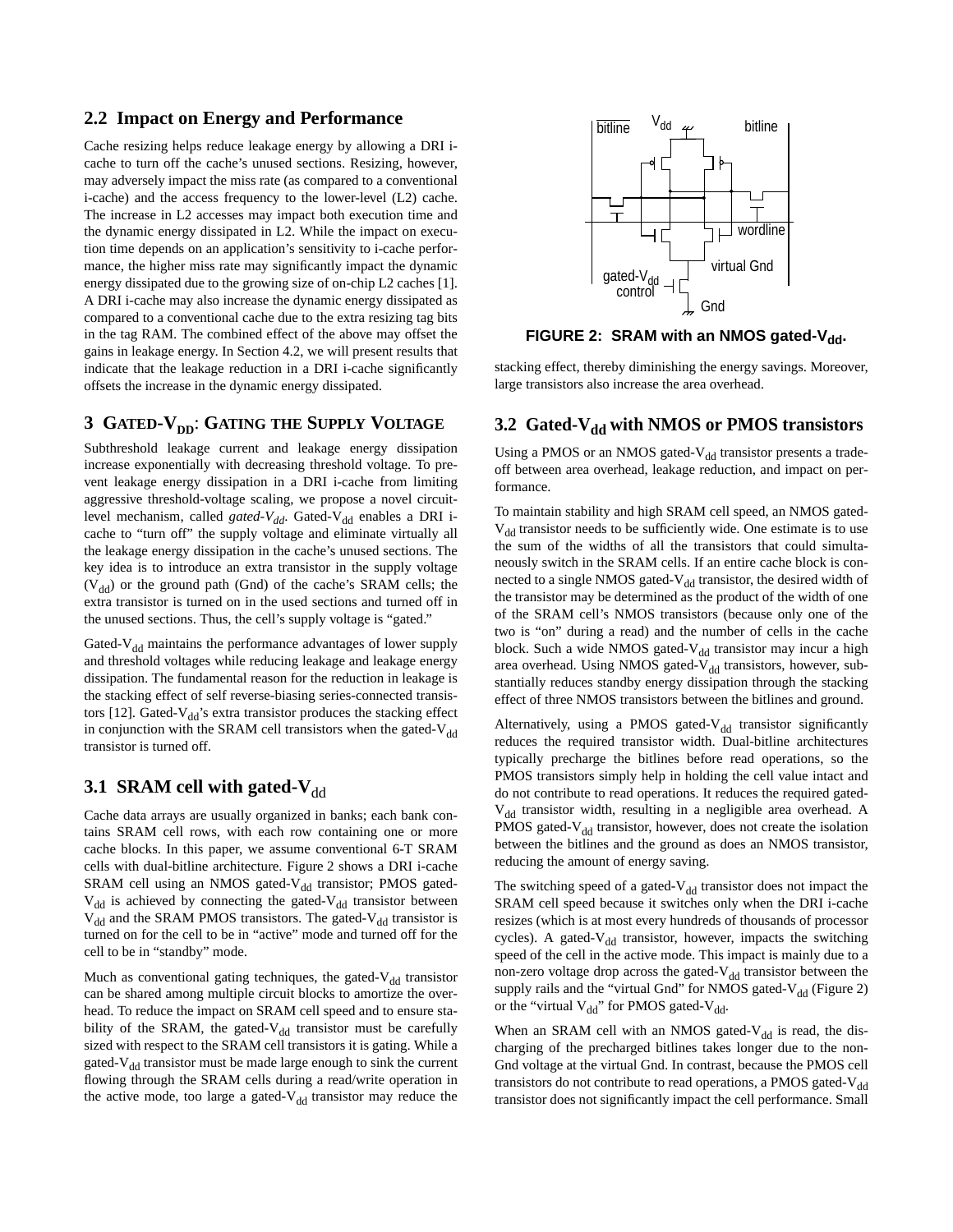degradation in the cell performance is acceptable because reading a value from the SRAM cell to the bitlines constitutes only a small portion of the total DRI i-cache access time. We use CACTI [10] to model the access time for a 64K DRI i-cache using a 0.18µ process. This model indicates that reading data onto the bitlines is only 6% of the total data access time. The majority of the access time is in decoding the address (40%) and activating the wordline (30%) which are not affected in a DRI i-cache. Because reading data onto the bitlines is such a small portion of the total access time, small changes in SRAM cell performance will not significantly affect overall cache access time.

## **3.3 Gated-V<sub>dd</sub> circuit techniques**

There is a design spectrum of gated- $V_{dd}$  techniques with various area, energy, and speed trade-offs. The gated- $V_{dd}$  transistor can be made wider to lower the virtual Gnd, allowing more discharging current to flow through the gated- $V_{dd}$  transistor during a cell read. Moreover, forward-biasing the gated- $V_{dd}$  transistor in the active mode increases the current flow. Alternatively, using a charge pump to raise the gate voltage of the gated- $V_{dd}$  transistor would increase the current flow in the active mode.

Gated-V<sub>dd</sub> can be coupled with a dual-threshold voltage (dual-V<sub>t</sub>) process technology to achieve even larger reductions in leakage [9]. SRAM cells use low- $V_t$  transistors to maintain high speed and the gated-V<sub>dd</sub> transistors use high-V<sub>t</sub> to achieve additional leakage reduction. There is an energy-performance trade-off between highand low- $V_t$  gated- $V_{dd}$  transistors. Raising the threshold voltage for the gated- $V_{dd}$  transistor increases the stacking effect and further reduces leakage current. However, this will impact the read time of the SRAM cells and may have to be offset with other techniques.

## <span id="page-3-0"></span>**4 RESULTS**

The reduction in leakage, overall energy savings, and SRAM cell performance depend on the circuit technology used for the gated- $V_{dd}$  transistor ([Section 3](#page-2-0)). Moreover, depending on the circuit technology used for gated- $V_{dd}$ , there is a fundamental trade-off between reduction in leakage, transistor switching speeds, and area overhead of a gated-V<sub>dd</sub> transistor.

In this section, we first present the methodology used in our circuit evaluation. Then we present empirical results on the performance, energy, and area trade-offs of gated- $V_{dd}$ . Finally, we present results on reducing energy-delay in applications using a DRI i-cache.

## **4.1 Circuit evaluation**

To perform circuit simulations on a DRI i-cache, we determine the cache geometry, use that geometry to lay out a portion of the cache, and extract cell parameters from the layout to estimate energy dissipation and access time. We use CACTI [10] to determine the SRAM layout and geometry of a 64K direct-mapped cache. CACTI estimates the cache's optimal geometry and area

| <b>SRAM</b><br>Cell $V_t$<br>(V) | Gated-V <sub>dd</sub><br>$V_{t}(V)$ | Active<br>Leakage<br>Energy (nJ) | <b>Standby</b><br>Leakage<br>Energy (nJ) |  |
|----------------------------------|-------------------------------------|----------------------------------|------------------------------------------|--|
| 0.40                             | 0.40                                | 12                               | 10                                       |  |
| 0.30                             | 0.40                                | 143                              | 49                                       |  |
| 0.20                             | 0.40                                | 1700                             | 50                                       |  |
| 0.40                             | 0.20                                | 12                               | 11                                       |  |
| 0.30                             | 0.20                                | 143                              | 76                                       |  |
| 0.20                             | 0.20                                | 1700                             | 165                                      |  |

## <span id="page-3-2"></span>Table 1: Impact of changing SRAM and gated-V<sub>dd</sub> **threshold voltages.**

utilization. With 32-byte blocks, the cache's data array is divided into 256 by 256 bit banks. All our circuit and layout measurements work with a single cache block of 256 bits and a single cell. Using Mentor Graphics IC-Station, we lay out the SRAM cells of the 256-bit cache block and the gated- $V_{dd}$  transistor and extract netlists and area estimates. We modify the netlist to include our simulation parameters. All simulations use a 0.18µ process and supply voltage of 1.0V. To simulate read time accurately, we model the capacitance of a full bitline. To estimate the SRAM speed and energy dissipation, we vary the spice model's threshold voltage of the SRAM and gated- $V_{dd}$  transistors.

We estimate cell access time and energy dissipation using Hspice for transient analog analysis. We compute standby and active mode energy dissipation by measuring average energy dissipated by a steady state cache block with the gated- $V_{dd}$  transistor.

## *4.1.1 SRAM Cell Area*

[Figure 3](#page-3-1) shows a layout from Mentor Graphics ICstation of 64 SRAM cells on the left and an adjoining NMOS gated- $V_{dd}$  transistor connected to them. In the layout, the gated- $V_{dd}$  transistor is actually made up of eight parallel transistors that are each oneeighth of the total desired width. The total increase in data array area due to the addition of the NMOS gated- $V_{dd}$  transistor is about 3% for the layout in the figure. The total width of the gated- $V_{dd}$ control lines is close to that of a single SRAM cell and is negligible. Area increase is negligible for PMOS gated- $V_{dd}$  because the transistor is the size of one of the block's 512 PMOS transistors.

## *4.1.2 Impact of Lowering Threshold Voltage*

[Table 1](#page-3-2) shows leakage energy with varying SRAM threshold voltages using two NMOS gated- $V_{dd}$  threshold voltages. From the first three rows, decreasing the SRAM cell threshold voltages increases active leakage energy by several orders of magnitude. The standby column shows the standby mode leakage energy using gated- $V_{dd}$ , which is orders of magnitude smaller than active energy. Comparing the first three rows with the last three indicates that decreasing



<span id="page-3-1"></span>FIGURE 3: Layout of 64 SRAM cells connected to a single gated-V<sub>dd</sub> NMOS transistor.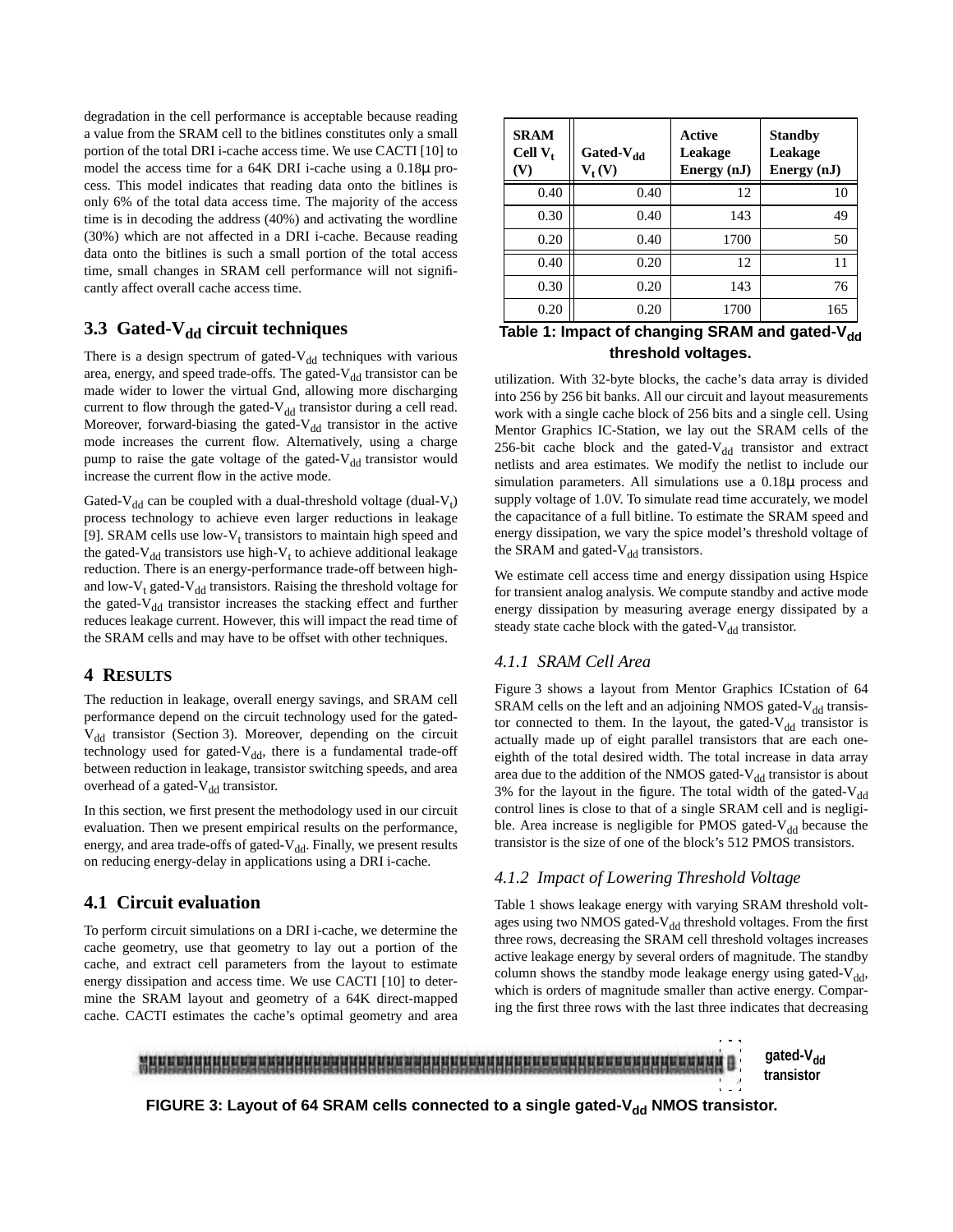| Area<br>Increase $(\% )$<br>of NMOS<br>Gated-V <sub>dd</sub> | <b>Relative</b><br>Read<br>Time | Active<br>Leakage<br>Energy (nJ) | <b>Standby</b><br>Leakage<br>Energy (nJ) |  |
|--------------------------------------------------------------|---------------------------------|----------------------------------|------------------------------------------|--|
|                                                              | 1.00                            | 1700                             | 166                                      |  |
|                                                              | 0.90                            | 1710                             | 245                                      |  |
|                                                              | 0.85                            | 1720                             | 371                                      |  |

Table 2: Widening the gated-V<sub>dd</sub> transistor.

<span id="page-4-1"></span>the threshold voltage of the gated- $V_{dd}$  transistors significantly increases standby leakage energy dissipation.

#### 4.1.3 Impact of Widening Gated-V<sub>dd</sub> Transistor

Increasing the width of the gated- $V_{dd}$  transistor improves SRAM cell read times but decreases energy savings and worsens the impact of gated-V<sub>dd</sub> on SRAM area. [Table 2](#page-4-1) shows energy, area, and relative speed as the width of the gated- $V_{dd}$  transistor is increased. In the first row, the gated- $V_{dd}$  transistor is sized as described in [Section 3.2](#page-2-2) and increased in the second and third rows. The cell and the gated- $V_{dd}$  transistors threshold voltage is 0.20V for these simulations. There is a clear trade-off in cell read time against area and standby energy, though the standby energy is low in all cases.

## 4.1.4 Gated-V<sub>dd</sub> Techniques Combined

[Table 3](#page-4-2) depicts four circuit-level gated- $V_{dd}$  techniques we evaluate. The table depicts the percentage of leakage energy saved in the standby mode, the cell read times, and the area overhead of each technique relative to a standard low- $V_t$  SRAM cell with no gated- $V_{dd}$ . The techniques can be grouped into two categories as indicated. The first category (the first three rows) has lower performance and higher energy savings. In contrast, the second has higher performance but potentially lower energy savings.

From the first two rows, we see that in spite of decreasing the cell threshold voltage from  $0.40V$  to  $0.20V$ , gated-V<sub>dd</sub> manages to reduce the standby mode energy. The second and third rows illustrate the trade-off between energy and speed depending on the threshold voltage of the gated- $V_{dd}$  transistor. If we are willing to sacrifice energy savings for better performance, we may use PMOS gated- $V_{dd}$  transistors. The fifth row indicates a slightly faster read time for gated- $V_{dd}$  because the PMOS gated- $V_{dd}$  transistor creates a virtual  $V_{dd}$  for the SRAM cells slightly lower than the supply voltage.

To mitigate the negative impact on SRAM cell speed due to an NMOS gated- $V_{dd}$  transistor, we can use a wider transistor with a charge pump. To offset a wider transistor's increased leakage current, we further raise the gated- $V_{dd}$  transistor's threshold voltage. The last row shows results for increasing the gated- $V_{dd}$  transistor width by a factor of four and adding a charge pump that raises the active mode gate voltage to 1.35V. The resulting SRAM speed overhead is only around 8% compared to the low threshold voltage SRAM cells without gated- $V_{dd}$ . Moreover, the reduction in standby mode energy is 97%.

## <span id="page-4-0"></span>**4.2 DRI i-cache performance**

We use SimpleScalar-2.0 [4] and SPEC95 to model an L1 DRI icache in an out-of-order microprocessor. The DRI i-cache is configured with a sense interval of one million instructions, a divisibility of two, and a miss-bound and size-bound for each benchmark chosen to keep execution time degradation within 4%. For each benchmark, we measure the relative execution time of a system with a DRI i-cache compared to a conventional cache and the effective DRI i-cache leakage and size as a percentage of a conventional 64K direct-mapped i-cache.

While a DRI i-cache reduces the average required cache size, it incurs overhead due to resizing and may affect execution time. [Figure 4](#page-5-1) shows relative energy-delay products comparing the leakage energy-delay of a DRI i-cache using the wide NMOS gated- $V_{dd}$ , dual- $V_t$  technique of [Table 3](#page-4-2) to that of a conventional i-cache. We use the analytical models developed by Kamble and Ghose [6] to estimate the extra L1 and L2 dynamic energy dissipation [11].

The figure also shows the average cache size for each of the benchmarks as a percentage of a conventional 64K cache. The figure indicates that a DRI i-cache decreases the average cache size significantly. A DRI i-cache reduces the cache size by an average of 62% while increasing execution time by less than 4%.

The benchmarks are grouped into three classes. The first class, ranging from *applu* through *swim,* primarily requires a small icache throughout execution. A DRI i-cache reduces the effective

| <b>Technique</b>                                       | Gated- $V_{dd}$<br>$V_t(V)$ | <b>SRAM</b><br>$V_t(V)$ | Active<br>Leakage<br>Energy (nJ) | <b>Standby</b><br>Leakage<br>Energy $(nJ)$ | <b>Energy</b><br>Savings $(\% )$ | Relative<br>Read<br><b>Time</b> | Area<br>Increase $(\% )$ |
|--------------------------------------------------------|-----------------------------|-------------------------|----------------------------------|--------------------------------------------|----------------------------------|---------------------------------|--------------------------|
| no gated- $V_{dd}$ , high $V_t$                        | N/A                         | 0.40                    | 50                               | N/A                                        | N/A                              | 2.22                            | N/A                      |
| NMOS gated- $V_{dd}$ , dual $V_t$                      | 0.40                        | 0.20                    | 1690                             | 50                                         | 97                               | 1.30                            | 2%                       |
| NMOS gated- $V_{dd}$ , dual $V_t$                      | 0.50                        | 0.20                    | 1740                             | 49                                         | 97                               | 1.35                            | 2%                       |
| no gated- $V_{dd}$ , low $V_t$                         | N/A                         | 0.20                    | 1740                             | N/A                                        | $\Omega$                         | 1.00                            | N/A                      |
| PMOS gated- $V_{dd}$                                   | 0.20                        | 0.20                    | 1740                             | 235                                        | 86                               | 1.00                            | 0%                       |
| NMOS gated- $V_{dd}$ , dual $V_t$<br>wide, charge pump | 0.40                        | 0.20                    | 1740                             | 53                                         | 97                               | 1.08                            | 5%                       |

<span id="page-4-2"></span>Table 3: Energy, speed, and area of gated-V<sub>dd</sub> techniques for one cell.